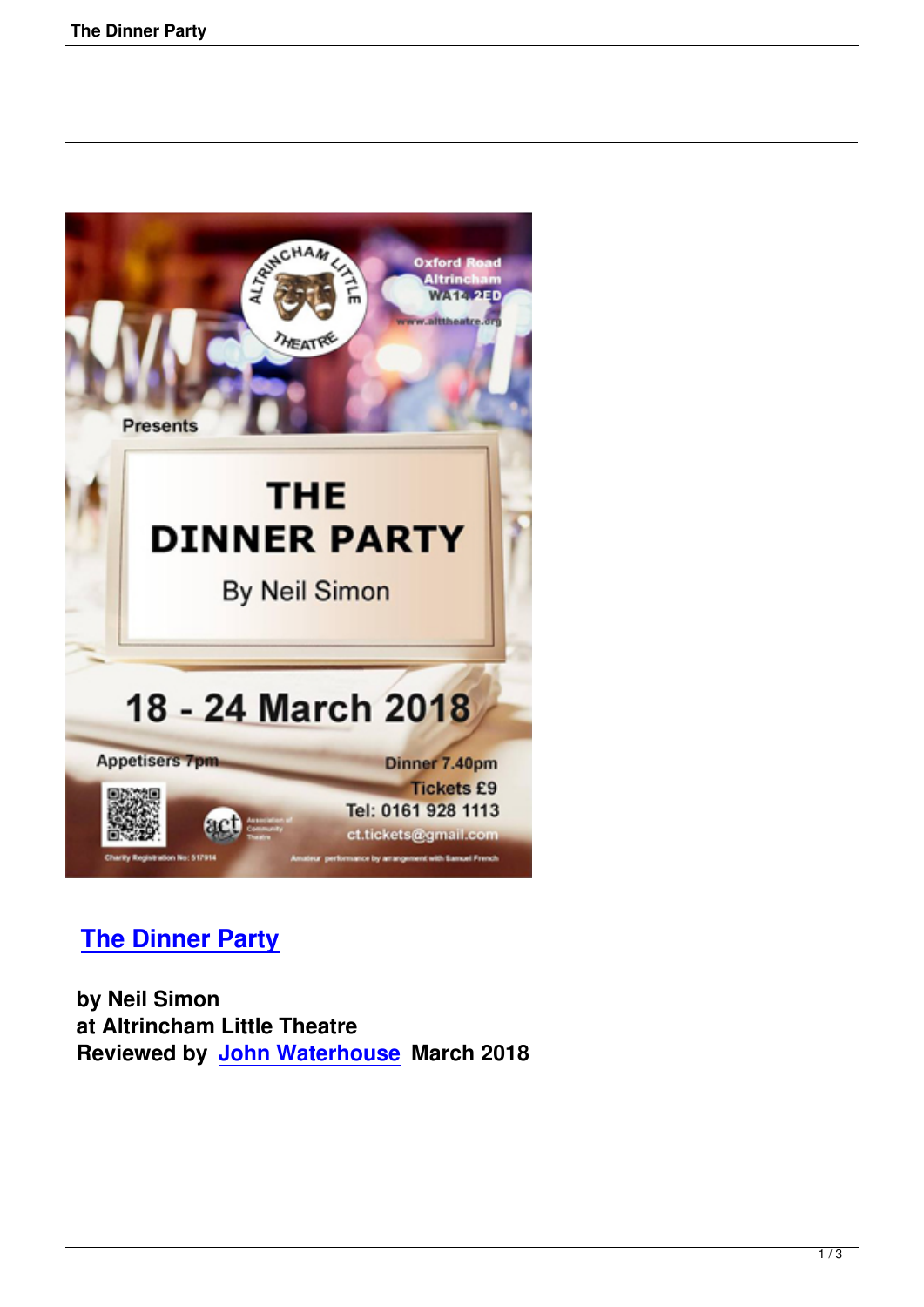**The Dinner Party** is a genuinely intriguing play partly because the premise is a very imaginative twist on an old stalwart. A standard Agatha Christie device (a la 'The Mousetrap' and 'Ten Little Indians') finds a random group of essentially middle class individuals all invited to a party by an unseen host and old dirty secrets are gradually unfolded. Interestingly, the playwright **Neil Simon**

farced this idea in his screenplay for the film 'Murder by Death'.

With *The Dinner Party* there is no murder mystery; no under-cover murderer or detective masquerades as a guest and no crime has been committed. This does not mean however that the secrets to be unfolded are not of an excruciating nature and that some surprising interpersonal relationships are revealed, making this a complex play which leaves the audience thinking.

*The Dinner Party* is also a challenging piece because the mood moves markedly from near-farce to almost tragi-drama, and in a play like this careful handling is needed to carry the audience on this emotional rollercoaster. Director audience on this emotional rollercoaster. Director the play along well without for the most part any loss of pace as the story ebbs and flows between comedy and drama in a genteel backdrop. The background set perfectly complements the mood of middle class respectability, with notable attention having been paid to a pleasing marble effect floor.